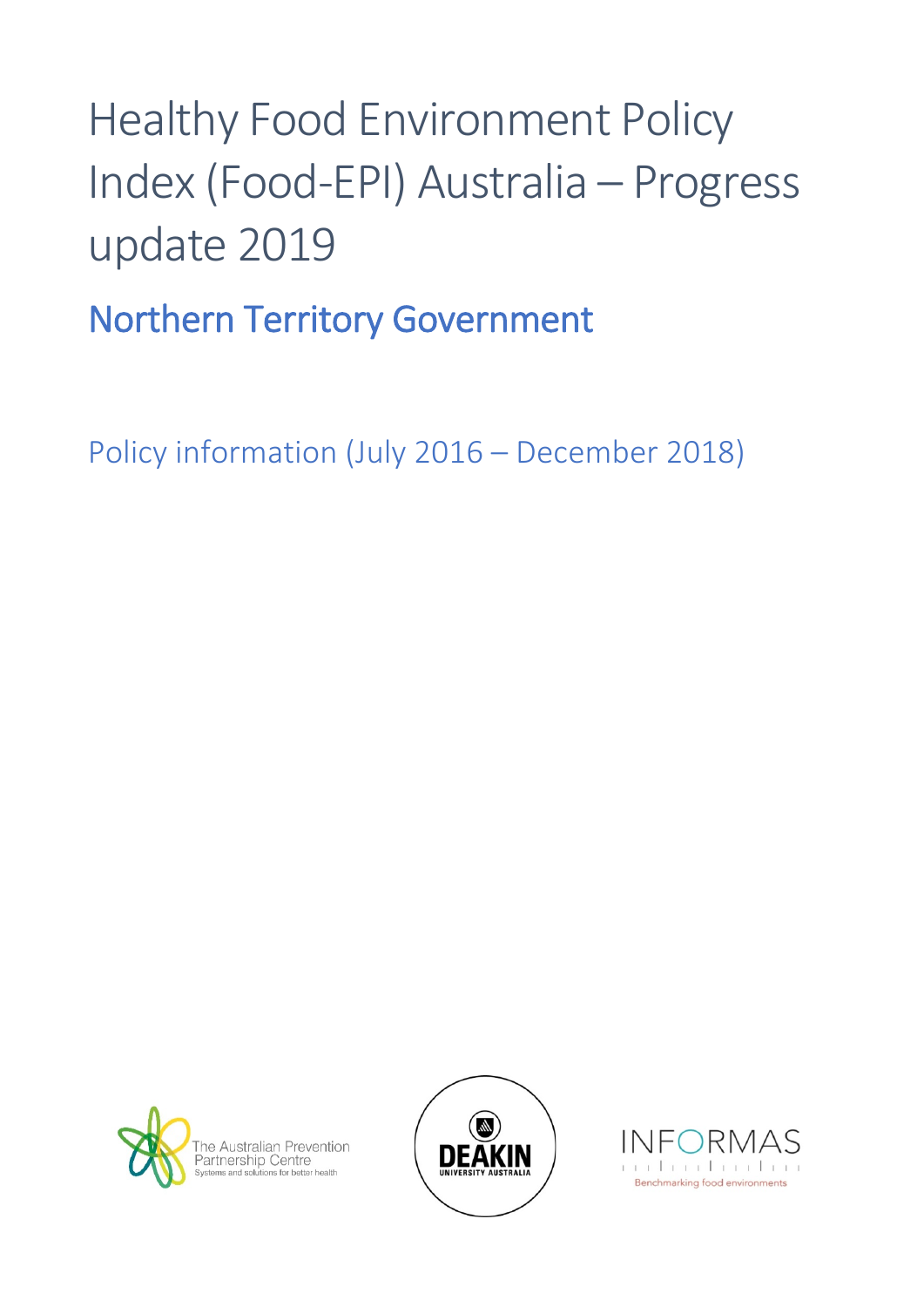## Actions taken (July 2016 – December 2018) by the Northern Territory Government in relation to the recommended policies from the 2017 Food Policy Index report

| <b>ID</b>       | <b>Domain</b>                         | <b>Recommended policy action</b>                                                                                                                                                                                                                              | Progress against meeting recommended action                                                                                                                                                                                                                                                                                                                                                                                                                                                                                                                                                                                                                                                                           |
|-----------------|---------------------------------------|---------------------------------------------------------------------------------------------------------------------------------------------------------------------------------------------------------------------------------------------------------------|-----------------------------------------------------------------------------------------------------------------------------------------------------------------------------------------------------------------------------------------------------------------------------------------------------------------------------------------------------------------------------------------------------------------------------------------------------------------------------------------------------------------------------------------------------------------------------------------------------------------------------------------------------------------------------------------------------------------------|
| <b>NT1</b>      | <b>Monitoring and</b><br>intelligence | Implement ongoing monitoring of<br>quality of food provided / available in<br>schools and public sector settings<br>facilities providing food service)                                                                                                        | No specific monitoring of marketing of unhealthy food to children, however the Northern Territory (NT)<br>the extent of marketing of unhealthy Health policy for provision of food in NT Health premises, Healthy Choices Made Easy (HCME), prohibits<br>foods to children, and the nutritional marketing of unhealthy food and drinks. Regular audits of compliance to HCME are conducted.<br>The NT School Nutrition and Healthy Eating Policy does not mention marketing specifically, however it<br>(such as hospitals, other government precludes the sale of unhealthy food. There have been no reports of marketing of unhealthy food to<br>children in schools.                                               |
| <b>NT2</b>      | <b>Food provision</b>                 | Improve awareness and compliance<br>with the existing 'Canteen, nutrition<br>and healthy eating policy' in all<br>schools (including government,<br>independent and Catholic schools) by<br>extending reporting mechanisms,<br>incentives and support systems | This is ongoing, routine work. NT Health works with canteens in NT schools and the NT Department of<br>Education to support the implementation of the canteen, nutrition and health eating policy.                                                                                                                                                                                                                                                                                                                                                                                                                                                                                                                    |
| NT <sub>3</sub> | <b>Monitoring and</b><br>intelligence | Actively monitor prices of healthy<br>and unhealthy foods across the<br>Northern Territory by widening the<br>scope of the 'Market Basket Survey',<br>including expansion of the survey to<br>urban areas                                                     | Unhealthy foods have been included in the 2016 and 2017 surveys and will be included in further<br>surveys.<br>The Market Basket Survey has always included NT urban stores, i.e. a major supermarket and 'corner<br>store' (or small suburban supermarket) in each district centre town. With the exception of Darwin and<br>Alice Springs, there is only one major supermarket and corner store in each of the district centre towns.                                                                                                                                                                                                                                                                               |
| NT <sub>4</sub> | <b>Food retail</b>                    | Expand existing work with retailers<br>and food service outlets to improve<br>in-store availability of healthy foods<br>and limit availability and sales of<br>unhealthy foods, particularly in<br>remote stores                                              | Ongoing work, core business for public health nutritionists working in remote communities and the NT<br>Health policy area provides strategic advice to key partners, including working with the Community<br>Stores Licensing team in the Department of Prime Minister and Cabinet.<br>NT Health is also providing support to Healthy Stores 2020, research project by Menzies School of<br>Health Research, that will assess the impact of consumer purchasing and retail performance of a<br>population level intervention that specifically targets discretionary food and beverage products through<br>reducing their merchandising (i.e. visibility and/or availability) in remote Australian community stores. |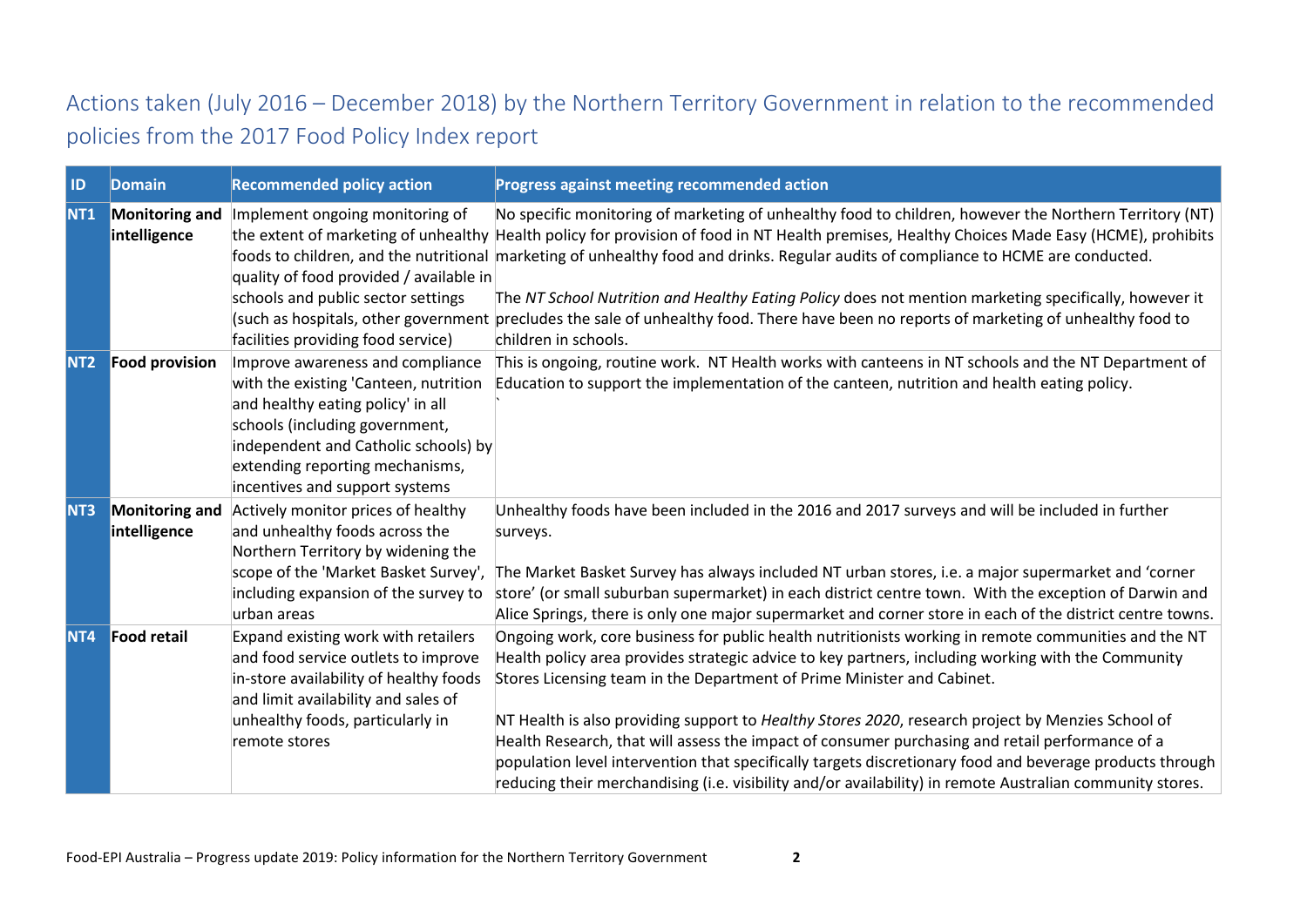| NT5             | <b>Food provision</b> | Establish a whole-of-government                                         | The NT Department of Health (DoH) is not aware of any work to establish a whole of government policy,      |
|-----------------|-----------------------|-------------------------------------------------------------------------|------------------------------------------------------------------------------------------------------------|
|                 |                       | policy on healthy food provision by                                     | however other agencies have shown interest in developing a similar policy, particularly in regards to      |
|                 |                       | applying the NT Health 'Healthy<br>Choices Made Easy' policy across all | catering events and DoH is supporting this work when it arises.                                            |
|                 |                       | public sector settings (e.g., public                                    |                                                                                                            |
|                 |                       | sector workplaces) as well as settings                                  |                                                                                                            |
|                 |                       | under government control (e.g.,                                         |                                                                                                            |
|                 |                       | sport and recreation facilities,                                        |                                                                                                            |
|                 |                       | community events)                                                       |                                                                                                            |
| NT <sub>6</sub> | <b>Food labelling</b> | Implement mandatory nutrition                                           | In other jurisdictions, nutrition labelling regulations only apply to food businesses that have multiple   |
|                 |                       | labelling on menus at food service                                      | outlets, i.e. chains. In response to mandatory requirements in other jurisdictions, major fast food chains |
|                 |                       | outlets (e.g., fast food and other                                      | have adopted nutrition labelling across their stores nationwide, including the NT. There are no 'chains'   |
|                 |                       | take-away food stores), in line with                                    | that only operate in the NT.                                                                               |
|                 |                       | regulations in other States /                                           |                                                                                                            |
|                 |                       | Territories                                                             |                                                                                                            |
| NT7             | Governance            | Implement formal health impact                                          | A formal process has not been established, however NT Health continues to provide comment on major         |
|                 |                       | assessments as part of policy<br>development and proposal               | NT Government policies and projects.                                                                       |
|                 |                       | processes, including explicit details                                   |                                                                                                            |
|                 |                       | about the consideration of potential                                    |                                                                                                            |
|                 |                       | impacts of policies on population                                       |                                                                                                            |
|                 |                       | nutrition and health                                                    |                                                                                                            |
| <b>NT8</b>      | <b>Food retail</b>    | Amend the planning framework to                                         | No progress has been made in this area.                                                                    |
|                 |                       | explicitly make health and healthy                                      |                                                                                                            |
|                 |                       | food environments a priority, as part                                   |                                                                                                            |
|                 |                       | of facilitating local governments to                                    |                                                                                                            |
|                 |                       | limit the placement / density of                                        |                                                                                                            |
|                 |                       | unhealthy food outlets while                                            |                                                                                                            |
|                 |                       | supporting healthy food outlets                                         |                                                                                                            |
| NT <sub>9</sub> |                       | Food promotion Implement policies to restrict the                       | The NT DoH has contributed to national work that led to the development of an interim guide for            |
|                 |                       | promotion of unhealthy food and                                         | reducing children's exposure to unhealthy food and drink marketing. This guide is for voluntary use by     |
|                 |                       | beverages in settings controlled or                                     | governments and was endorsed by Health Ministers at the last Council of Australian Governments             |
|                 |                       | managed by the Northern Territory                                       | Health Council meeting on 2 August 2018. The NT DoH has commenced discussion with the relevant             |
|                 |                       | government (e.g., public transport,                                     | areas to progress implementation of the guide.                                                             |
|                 |                       | bus shelters, government-owned                                          |                                                                                                            |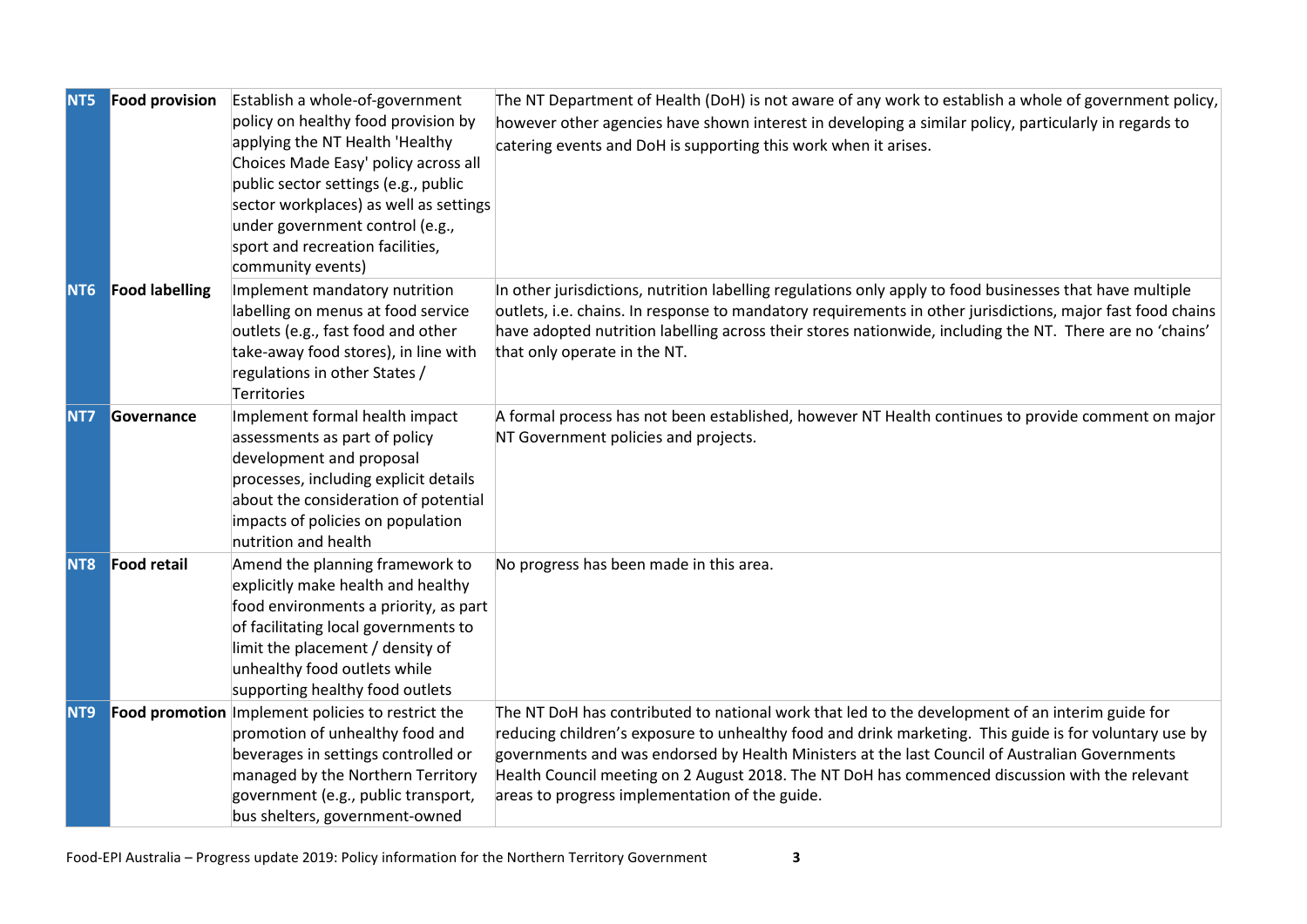|                                 | billboards, sporting facilities and                                                                                                                                                                                                                                                                      | It should be noted however, that the NT Government has limited public owned facilities with                                                                                                                                                                                                                                                                                                                                                                                                                                                                               |
|---------------------------------|----------------------------------------------------------------------------------------------------------------------------------------------------------------------------------------------------------------------------------------------------------------------------------------------------------|---------------------------------------------------------------------------------------------------------------------------------------------------------------------------------------------------------------------------------------------------------------------------------------------------------------------------------------------------------------------------------------------------------------------------------------------------------------------------------------------------------------------------------------------------------------------------|
|                                 | events)                                                                                                                                                                                                                                                                                                  | advertising.                                                                                                                                                                                                                                                                                                                                                                                                                                                                                                                                                              |
| NT10 Food retail                | Develop and implement programs,<br>including incentives or accreditation<br>schemes, for sports and recreation<br>clubs to sell a healthier range of food<br>and beverages whilst limiting<br>availability of unhealthy food and<br>beverages                                                            | The NT DoH is investigating options to progress work in this area.                                                                                                                                                                                                                                                                                                                                                                                                                                                                                                        |
| NT11 Support for<br>communities | Commit to ongoing, long-term<br>support for social marketing<br>campaigns promoting healthy eating<br>(including tailored campaigns for<br>remote communities), as part of<br>broader efforts to improve<br>population nutrition                                                                         | The Department of Health has funded the NT branch of the Heart Foundation to implement Live Lighter<br>social marketing campaign. Live Lighter aims to increase knowledge about healthy eating, physical<br>activity and healthy weight. Promotion includes mass media, advertising, social media, online and<br>printed resources, advocacy and retailers. In remote communities advertisements produced by<br>Victorian Aboriginal Community Controlled Health Organisation were utilised instead of the standard<br>Live Lighter sugary drinks television commercials. |
| NT12 Food provision             | Roll out the newly developed<br>'Healthy Workplace' resources to<br>support healthy eating policy<br>implementation in private sector<br>workplaces                                                                                                                                                      | The healthy workplace toolkit "Your Simple Guide to Workplace Health and Well Being" was published<br>online by the Northern Territory Government in 2017. This document is a practical guide to<br>implementing workplace health programs. It is available online, to ensure government and private<br>sector workplaces have access to it. The DoH provides support to implement the toolkit to workplaces<br>as requested.                                                                                                                                             |
|                                 | NT13 Food promotion Require all organisations, such as<br>community groups and sports clubs,<br>that receive funding from the<br>Northern Territory Government to<br>restrict all promotion (including<br>sponsorship) related to unhealthy<br>food and beverages as a condition of<br>receiving funding | This is not currently progressed as the grant management system is undergoing a review.                                                                                                                                                                                                                                                                                                                                                                                                                                                                                   |
| NT14 Support for<br>communities | Roll out the 'Childhood Obesity<br>Prevention and Lifestyle (COPAL)'<br>program across the Northern<br>Territory, providing funding and<br>support for implementation at the                                                                                                                             | Commonwealth funding for COPAL is no longer available, however, the City of Palmerston Council who<br>delivered the initiative, has continued to build on relationships created by COPAL, through employing a<br>Health Programs Manager. No further funding for this initiative has been identified.                                                                                                                                                                                                                                                                     |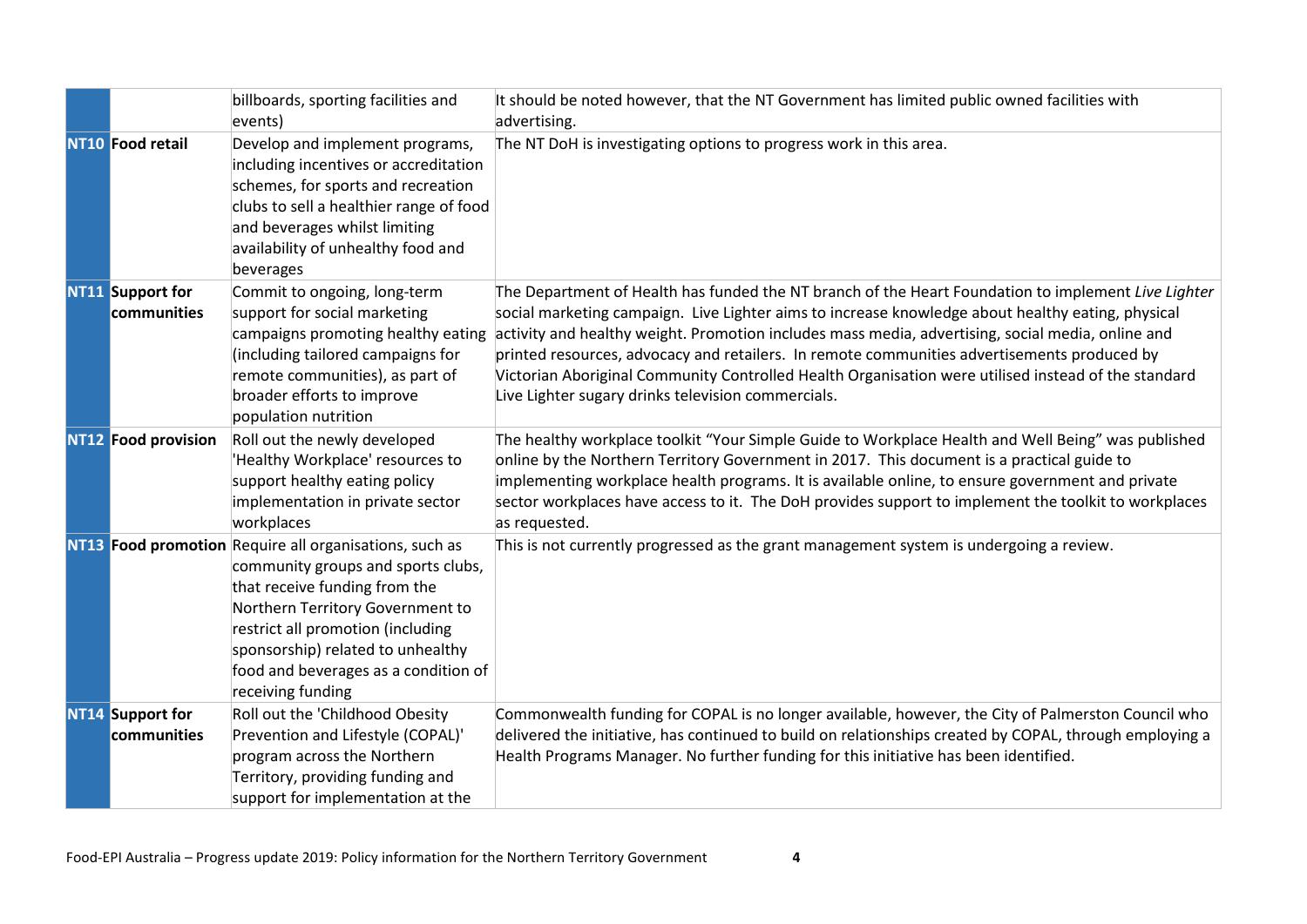|              | local government and / or                          |                                                                                                          |
|--------------|----------------------------------------------------|----------------------------------------------------------------------------------------------------------|
|              | community level                                    |                                                                                                          |
|              | NT15 Monitoring and Introduce regular measuring of | The NT Department of Health is not aware of any work in this area. In the past 'opt-out' consent has not |
| intelligence | children's height and weight at key                | been approved in applications to the NT ethics committees for interventions and evaluations.             |
|              | stages of primary and secondary                    |                                                                                                          |
|              | schools, on an 'opt-out' consent basis             |                                                                                                          |

**Additional actions/policies/progress related to improving the food environment / obesity prevention / population nutrition (not captured above)**

| <b>Action</b>                   | <b>Details</b>                                                                                                   |
|---------------------------------|------------------------------------------------------------------------------------------------------------------|
| 1. Childhood obesity management | The NT Department of Health has continued to support the community in childhood obesity management               |
|                                 | and is currently funding Healthy Territory Kids - a free, family based healthy lifestyle program for children    |
|                                 | aged 7-13 who are above a healthy weight. It engages with families and carers of the children, helping them      |
|                                 | to adopt a long-lasting healthy lifestyle. Healthy Territory Kids is the licensed, evidenced based Better Health |
|                                 | Program that is currently delivered in New South Wales (where it is called Go4Fun®) and Perth (where it is       |
|                                 | called the Better Health Program). Healthy Territory Kids is being implemented in urban NT settings only, as     |
|                                 | the efficacy of delivering the program in a remote community setting has not been tested.                        |